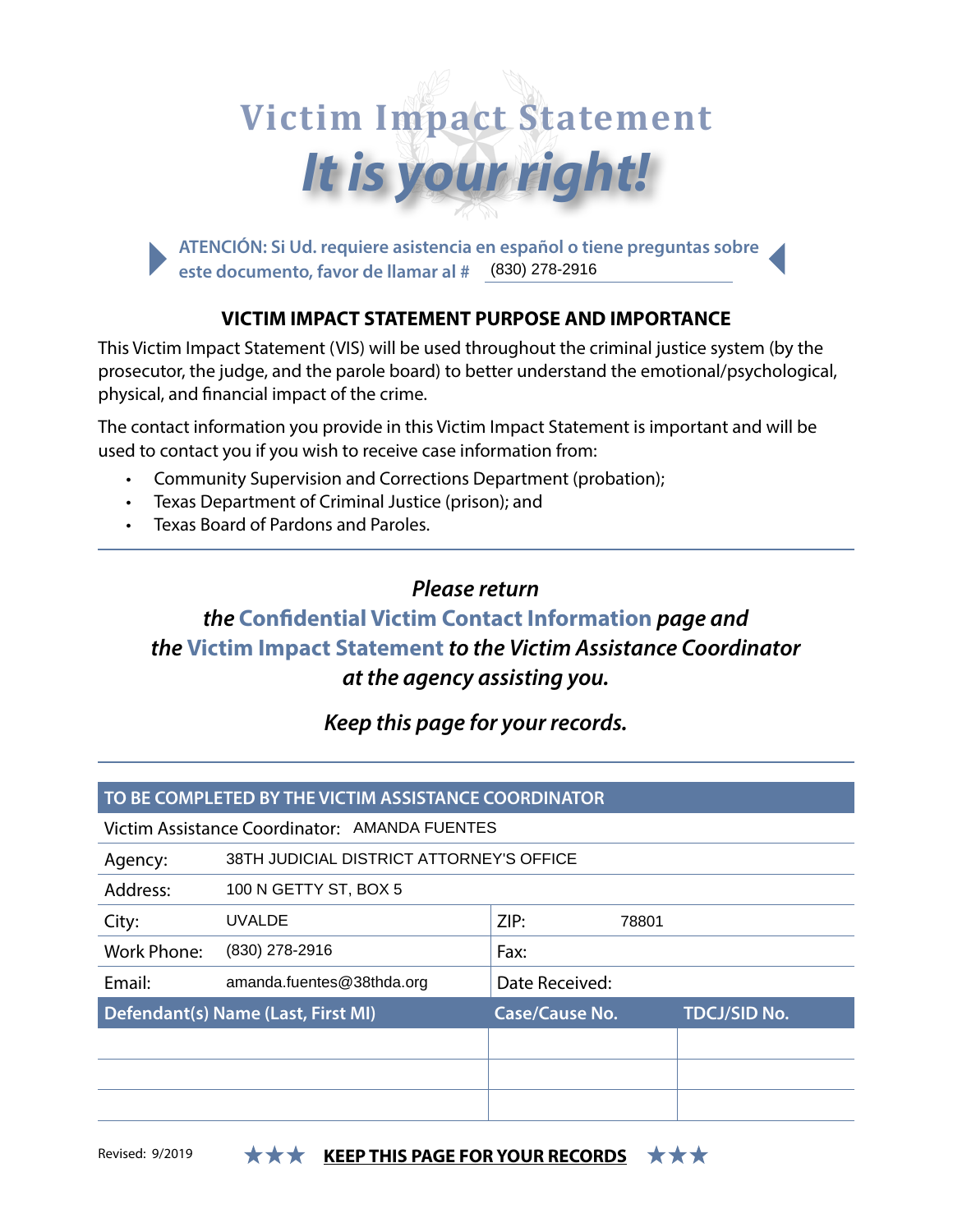## **DETAILED DESCRIPTION OF HOW THE VICTIM IMPACT STATEMENT IS USED THROUGHOUT THE CRIMINAL JUSTICE PROCESS**

### **1. CRIME VICTIMS' RIGHTS:** You have crime victim rights if you are a:

- • Victim,
- • Parent/Guardian of a minor victim, or
- • Close relative of a deceased victim.

## **2. CONFIDENTIAL VICTIM CONTACT INFORMATION PAGE:**

- • Used by criminal justice professionals to contact you throughout the process.
- • Used to elect and exercise your right to be notifed of court proceedings, probation, parole, release, and/or discharge.
- • Used by the Texas Department of Criminal Justice (TDCJ) to register adults who request notifcation from the TDCJ Victim Services Division, Integrated Victim Services System (IVSS), regarding the status of the ofender while he/she is incarcerated in the TDCJ Correctional Institutions Division (prison) or on parole supervision.
- • By law, the Confdential Victim Contact Information page cannot be seen by the defendant or the defense attorney.

 To make sure you are kept informed, you **must** notify the following departments, as applicable, if any of your contact information changes:

- • Victim Assistance Coordinator (see previous page for contact information) during the trial/prosecution phase;
- • Adult Probation: The county's community supervision and corrections department. Contact information for all CSCDs are located here: [https://www.tdcj.texas.gov/documents/CSCD\\_directory.pdf](https://www.tdcj.texas.gov/documents/CSCD_directory.pdf) if defendant is sentenced to community supervision; or
- • TDCJ: TDCJ Victim Services Division 800-848-4284 or [victim.svc@tdcj.texas.gov](mailto:victim.svc@tdcj.texas.gov) if defendant is convicted and sentenced to prison.
- **3. VICTIM IMPACT STATEMENT FORM:** Victims have the right to submit a Victim Impact Statement. The Victim Impact Statement is a written, detailed account of the emotional/psychological, physical, and fnancial impact of the crime on the victim(s) and/or family members. This document can be used to explain your feelings such as loss, frustration, fear, and/or anger, as well as any physical or monetary damages due to the crime. *Only you can provide this vital information.*

## **KNOW HOW YOUR VICTIM IMPACT STATEMENT IS USED**

#### **Prosecutor:**

- • Considers your Victim Impact Statement before entering into a plea bargain agreement.
- • Considers your Victim Impact Statement to assist with determining the restitution amount to request (if applicable).

#### **Judge:**

- • Considers your Victim Impact Statement before imposing a sentence; the Victim Impact Statement is not considered by a jury.
- Considers your Victim Impact Statement before a plea bargain agreement is accepted.
- • Considers your Victim Impact Statement to determine the restitution amount (if applicable).

#### **Defense:**

- • May request to review your Victim Impact Statement, excluding the Confdential Victim Contact Information page
- • In certain circumstances, the defense attorney, with court approval, can introduce testimony or other information alleging a factual inaccuracy in the statement.

#### **Community Supervision (Probation):**

• Considers your Victim Impact Statement for notifcation purposes.

## **Texas Department of Criminal Justice:**

- • Uses your Victim Impact Statement to provide notifcation and information regarding the defendant, if he or she is sentenced to prison.
- • Adults can register for this service by completing the Confdential Victim Contact Information page, which is a part of the attached Victim Impact Statement.
- • Victims can also use the form to indicate their preference for the TDCJ to prohibit the defendant from contacting them.

#### **Texas Board of Pardons and Paroles:**

- • A parole panel will consider your Victim Impact Statement prior to voting whether or not to release the ofender to parole supervision.
- • Considers the Victim Impact Statement when executive clemency petitions are received, including pardon requests and death penalty cases.

## **★ ★ ★ KEEP THIS PAGE FOR YOUR RECORDS** ★ ★ ★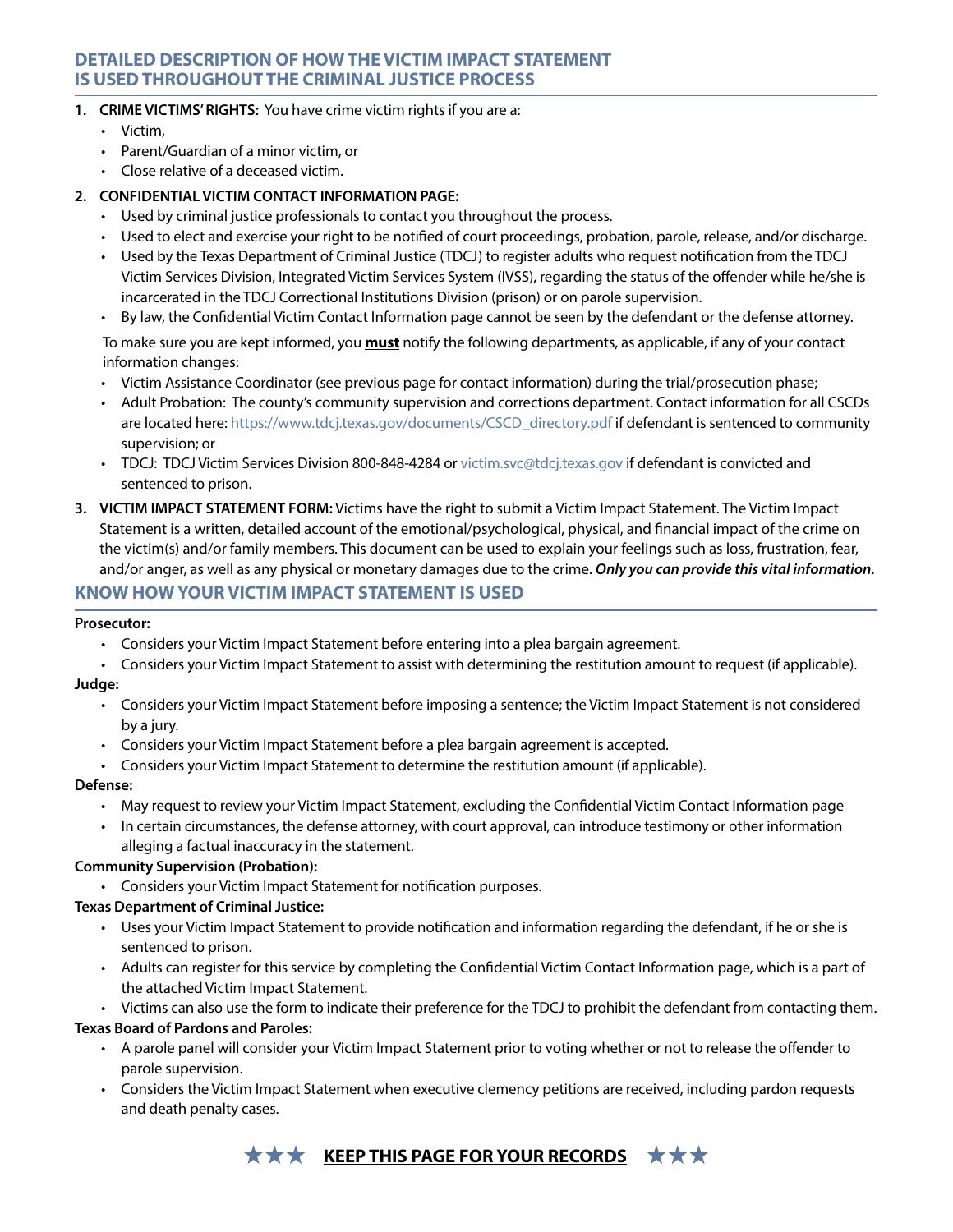## **Victim Impact Statement**  \*\*\* CONFIDENTIAL \*\*\*

**The information on this page is CONFIDENTIAL and will be used by criminal justice professionals to contact you throughout the process. This includes notifying you about court proceedings, community supervision (probation), and parole, release or discharge if the defendant is sent to prison.** 

## *You may choose to complete only this page for notifcation purposes.*

ATENCIÓN: Si Ud. requiere asistencia en español o tiene preguntas sobre este documento, favor de llamar al # (830) 278-2916.

### **TO BE COMPLETED BY THE VICTIM ASSISTANCE COORDINATOR**

| <b>Victim Name:</b>                                                                                                                                                                                                                                                                                                                                                                     |                                                                       |                          |                         |                 |                  |
|-----------------------------------------------------------------------------------------------------------------------------------------------------------------------------------------------------------------------------------------------------------------------------------------------------------------------------------------------------------------------------------------|-----------------------------------------------------------------------|--------------------------|-------------------------|-----------------|------------------|
| Date of Birth:                                                                                                                                                                                                                                                                                                                                                                          |                                                                       |                          | Male                    | Female          | Other            |
| Victim Pseudonym (if applicable):                                                                                                                                                                                                                                                                                                                                                       |                                                                       |                          |                         |                 |                  |
| Offense:                                                                                                                                                                                                                                                                                                                                                                                |                                                                       |                          | Offense Date:           |                 |                  |
| Defendant(s) Name: (Last, First MI)                                                                                                                                                                                                                                                                                                                                                     | <b>DPS State ID (SID)</b>                                             | <b>DOB</b>               | <b>Cause No.</b>        | <b>TDCJ No.</b> | <b>Court No.</b> |
|                                                                                                                                                                                                                                                                                                                                                                                         |                                                                       |                          |                         |                 |                  |
|                                                                                                                                                                                                                                                                                                                                                                                         |                                                                       |                          |                         |                 |                  |
|                                                                                                                                                                                                                                                                                                                                                                                         |                                                                       |                          |                         |                 |                  |
| SECTIONS 1 & 2 TO BE COMPLETED BY VICTIM, PARENT/GUARDIAN OR CLOSE RELATIVE (Please use dark ink.)                                                                                                                                                                                                                                                                                      |                                                                       |                          |                         |                 |                  |
| SECTION 1. NOTIFICATION/NO CONTACT If you are an adult (18 years of age or over):                                                                                                                                                                                                                                                                                                       |                                                                       |                          |                         |                 |                  |
| Do you want to be notified about relevant court proceedings?                                                                                                                                                                                                                                                                                                                            |                                                                       |                          |                         | <b>YES</b>      | <b>NO</b>        |
| Do you want to be notified about the defendant's status if the defendant is placed on<br>community supervision (probation)?                                                                                                                                                                                                                                                             |                                                                       |                          |                         | <b>YES</b>      | <b>NO</b>        |
| Do you want to be notified about the defendant's status if the defendant is sentenced<br>to prison (Texas Department of Criminal Justice, Correctional Institutions Division) or is<br>considered for parole or release?                                                                                                                                                                |                                                                       |                          |                         | <b>YES</b>      | <b>NO</b>        |
| If the defendant is sent to prison, do you want the defendant to be prohibited from contacting<br>you?                                                                                                                                                                                                                                                                                  |                                                                       |                          |                         | <b>YES</b>      | <b>NO</b>        |
| Do you have a protective order against the defendant?                                                                                                                                                                                                                                                                                                                                   |                                                                       |                          |                         | <b>YES</b>      | <b>NO</b>        |
| If yes, provide issuing county, protective order (PO) number, and expiration date.                                                                                                                                                                                                                                                                                                      |                                                                       |                          |                         |                 |                  |
| <b>Issuing County:</b>                                                                                                                                                                                                                                                                                                                                                                  | PO No.:                                                               |                          | Exp. Date:              |                 |                  |
|                                                                                                                                                                                                                                                                                                                                                                                         | ***                                                                   | <b>IMPORTANT!</b><br>*** |                         |                 |                  |
| BEFORE RETURNING THE VICTIM IMPACT STATEMENT, BE SURE TO CHECK YOUR PREFERENCES IN SECTION 1 AND REVIEW<br>AND SIGN THE FINAL DOCUMENT. IF YOU MOVE OR CHANGE ANY OF YOUR CONTACT INFORMATION, CONTACT YOUR<br>VICTIM ASSISTANCE COORDINATOR, THE COMMUNITY SUPERVISON AND CORRECTIONS DEPARTMENT (PROBATION), OR<br>THE TEXAS DEPARTMENT OF CRIMINAL JUSTICE VICTIM SERVICES DIVISION. |                                                                       |                          |                         |                 |                  |
| SECTION 2. CONFIDENTIAL VICTIM CONTACT INFORMATION (Please use dark ink and print clearly.)                                                                                                                                                                                                                                                                                             |                                                                       |                          |                         |                 |                  |
| Name of Person Submitting this Statement:                                                                                                                                                                                                                                                                                                                                               |                                                                       |                          |                         |                 |                  |
| Address:                                                                                                                                                                                                                                                                                                                                                                                |                                                                       |                          | Date of Birth:          |                 |                  |
| State:<br>ZIP:<br>City:                                                                                                                                                                                                                                                                                                                                                                 |                                                                       |                          |                         |                 |                  |
| Home/Cell Phone:                                                                                                                                                                                                                                                                                                                                                                        | Work Phone:<br>Alternate Phone:                                       |                          |                         |                 |                  |
| <b>Email Address:</b><br>Relationship to Victim:                                                                                                                                                                                                                                                                                                                                        |                                                                       |                          |                         |                 |                  |
| Valid Identification (Optional)<br>Type:                                                                                                                                                                                                                                                                                                                                                |                                                                       |                          | Number:                 |                 |                  |
| Please provide the contact information of someone who will know how to contact you.                                                                                                                                                                                                                                                                                                     |                                                                       |                          |                         |                 |                  |
| Full Name:                                                                                                                                                                                                                                                                                                                                                                              |                                                                       |                          |                         |                 |                  |
| Address:                                                                                                                                                                                                                                                                                                                                                                                |                                                                       |                          |                         |                 |                  |
| City:                                                                                                                                                                                                                                                                                                                                                                                   | State:                                                                |                          | ZIP:                    |                 |                  |
| Home/Cell Phone:                                                                                                                                                                                                                                                                                                                                                                        | Work Phone:                                                           |                          | Alternate Phone:        |                 |                  |
| <b>Email Address:</b>                                                                                                                                                                                                                                                                                                                                                                   |                                                                       |                          | Relationship to Victim: |                 |                  |
| Revised: 9/2019                                                                                                                                                                                                                                                                                                                                                                         | $\star \star \star$ VICTIM ASSISTANCE COORDINATOR $\star \star \star$ | <b>RETURN TO YOUR</b>    |                         |                 | Page 1 of 3      |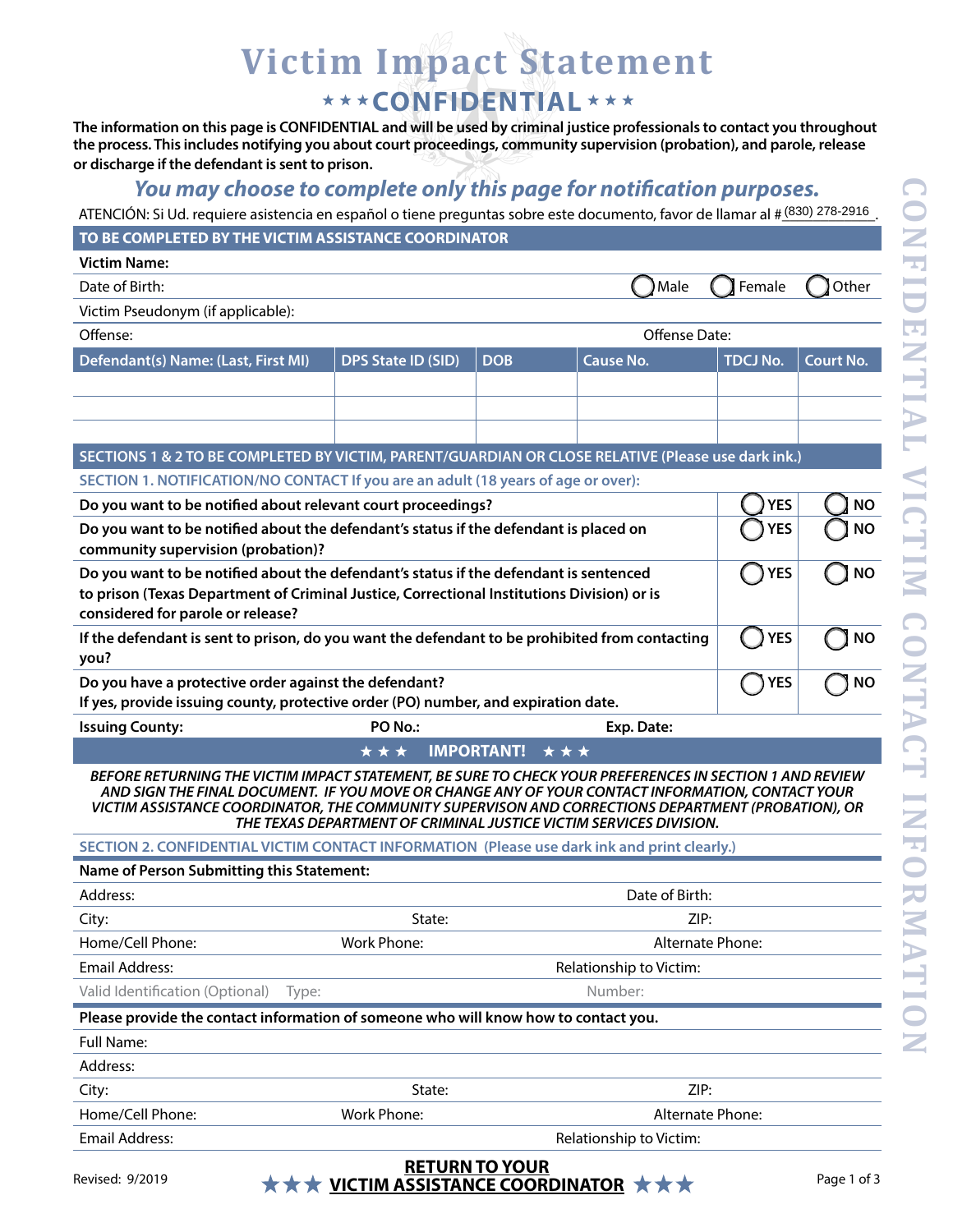## **DO NOT WRITE ON THIS PAGE**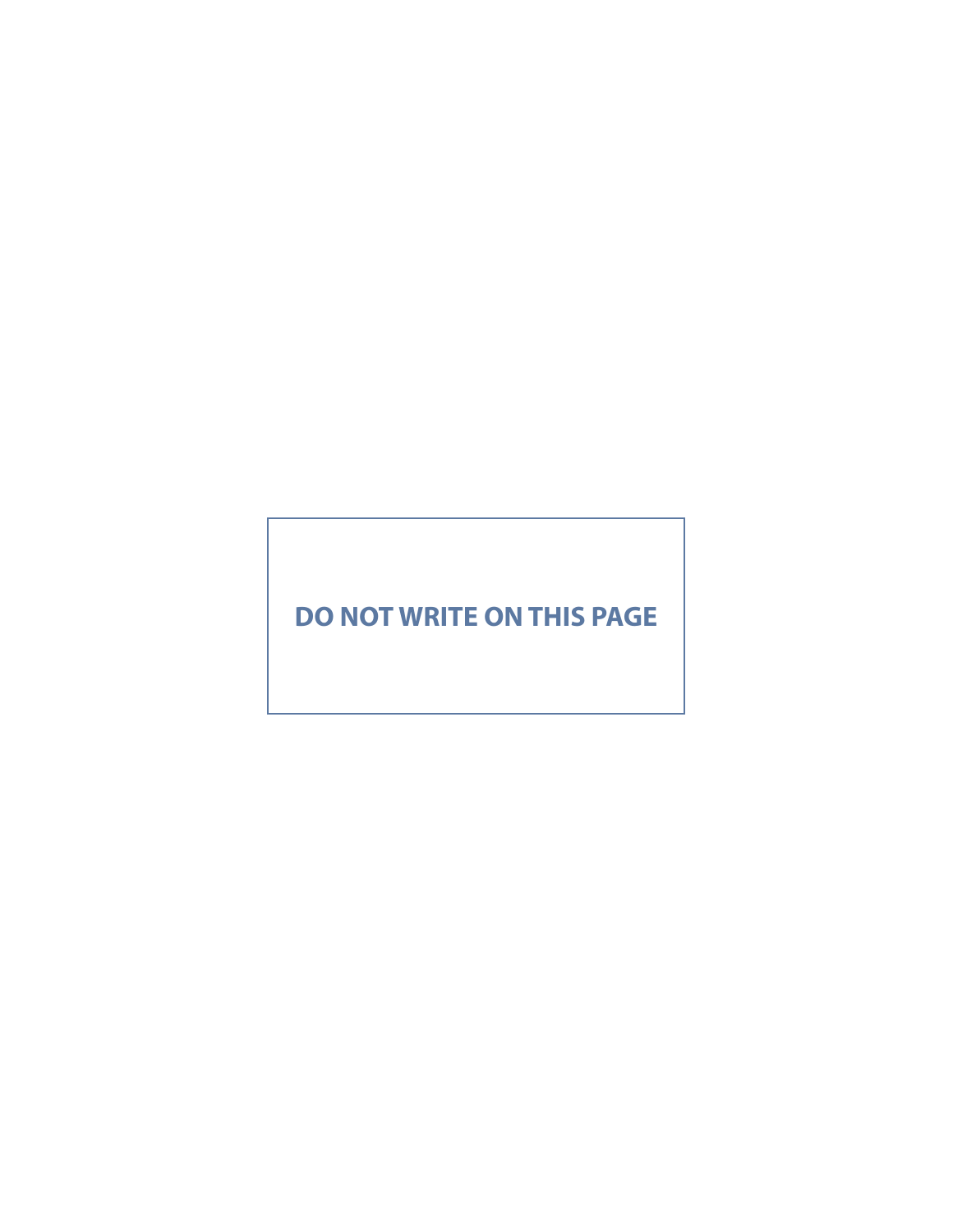## **Victim Impact Statement**

## **TO BE COMPLETED BY THE VICTIM ASSISTANCE COORDINATOR**

| Victim Pseudonym (If applicable): |  |  |                      |  |  |  |  |
|-----------------------------------|--|--|----------------------|--|--|--|--|
| Offense:                          |  |  | <b>Offense Date:</b> |  |  |  |  |
|                                   |  |  |                      |  |  |  |  |
|                                   |  |  |                      |  |  |  |  |
|                                   |  |  |                      |  |  |  |  |
|                                   |  |  |                      |  |  |  |  |

## **Answer only as many questions as you wish.**

**If you need more space, attach additional page(s) to the Victim Impact Statement. Please do not relate any information about the crime itself; these facts are available in other reports.** 

## **TO BE COMPLETED BY THE VICTIM, PARENT/GUARDIAN OR CLOSE RELATIVE OF THE VICTIM**

#### **Victim Name/Pseudonym:**

**EMOTIONAL/PSYCHOLOGICAL IMPACT.** Use this section to discuss your feelings about what has happened to you as a result of the crime and how it has afected your general well-being. Please check all the reactions you have experienced.

| Changes in sleep pattern      | Lack of concentration | Fear of strangers   | Loss of security/control |
|-------------------------------|-----------------------|---------------------|--------------------------|
| Nightmares                    | Fear of being alone   | Anger               | Feelings of helplessness |
| Difficulty trusting others    | Anxiety               | Cry more easily     | Fear of leaving home     |
| Change in appetite            | Job stress            | Family not as close | Other                    |
| Depression                    | Want to be alone      | School stress       |                          |
| Marital/Relationship problems |                       |                     |                          |
|                               |                       |                     |                          |

Has the victim or victim's family sought counseling as a result of the crime?  $\bigcap$  Yes  $\bigcap$  No

How has the crime afected you, your family, or those close to you? Please feel free to discuss your feelings, thoughts, and general well-being. (Attach additional pages if necessary.)

## **RETURN TO YOUR**  Revised: 9/2019 **★★★ VICTIM ASSISTANCE COORDINATOR ★★★**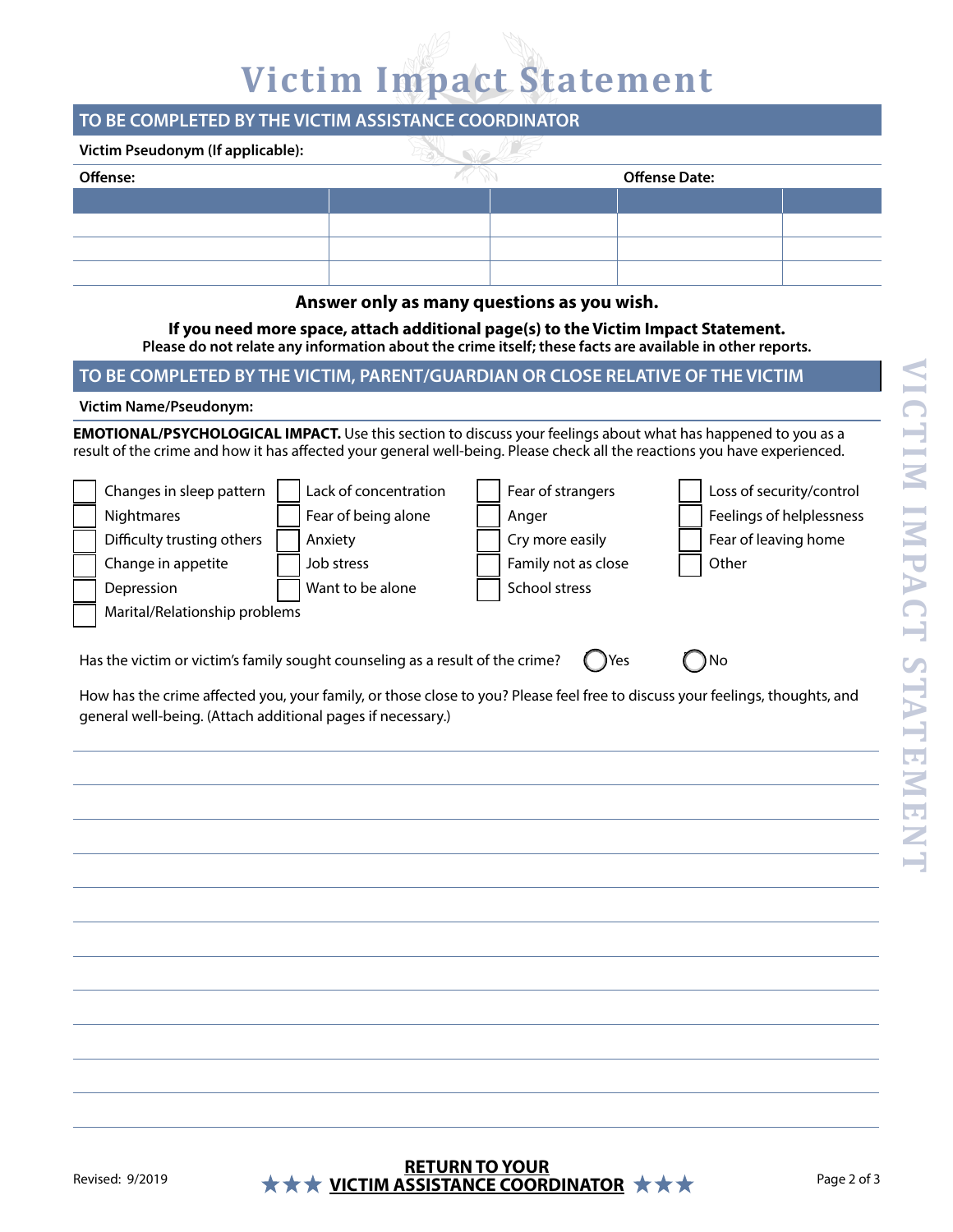## **Victim Impact Statement**

PHYSICAL INJURY. Use this section to discuss any physical injuries suffered as a result of the crime. You may want to write about the extent of the injuries and how long the injuries lasted. (Attach additional pages if necessary.)

|                 | $\sim$ |                                               |      |
|-----------------|--------|-----------------------------------------------|------|
|                 |        |                                               |      |
|                 |        |                                               |      |
|                 |        |                                               |      |
|                 |        |                                               |      |
| Treated at      |        | (medical centers/clinics/physicians' offices) |      |
| Hospitalized at |        | for                                           | days |

**FINANCIAL LOSS.** Losses you have incurred as a result of the crime may include medical and dental care, emergency transportation, property loss or damages, loss of income from work, counseling, crime scene cleanup, moving or changing residence, funeral costs, and other costs of this nature.

You may want to begin keeping a log of your fnancial loss as soon as possible after the crime occurred to include any receipts and records you have. In the event of a conviction, the prosecutor or judge **may** use this information to determine if any restitution – funds paid by the ofender and owed to the victim – may be ordered or you may be contacted for more up-to-date information. PLEASE KEEP COPIES FOR YOUR OWN RECORDS.

| Please provide the best estimate of your financial loss to date:                                                                                                         |                              |  |
|--------------------------------------------------------------------------------------------------------------------------------------------------------------------------|------------------------------|--|
|                                                                                                                                                                          |                              |  |
| Do you anticipate any future costs resulting from the crime?                                                                                                             | $\bigcap$ Yes $\bigcap$ No   |  |
| Were any expenses covered by insurance or other sources?                                                                                                                 | $\bigcap$ Yes $\bigcap$ No   |  |
| Have you applied for Crime Victims' Compensation through the Attorney General's Office?                                                                                  | $\bigcirc$ Yes $\bigcirc$ No |  |
| If you have not, call 800-983-9933 or apply at<br>https://www.texasattorneygeneral.gov/crime-victims/crime-victims-compensation-program/apply-crime-victims-compensation |                              |  |

The information in this Victim Impact Statement is true and correct to the best of my knowledge.

| <b>Print Name</b>         |                   |                  |      |  |
|---------------------------|-------------------|------------------|------|--|
| X                         |                   |                  |      |  |
| Signature                 |                   |                  | Date |  |
| Information submitted by: | $\bigcirc$ Victim | $\bigcirc$ Other |      |  |
|                           |                   |                  |      |  |
|                           |                   |                  |      |  |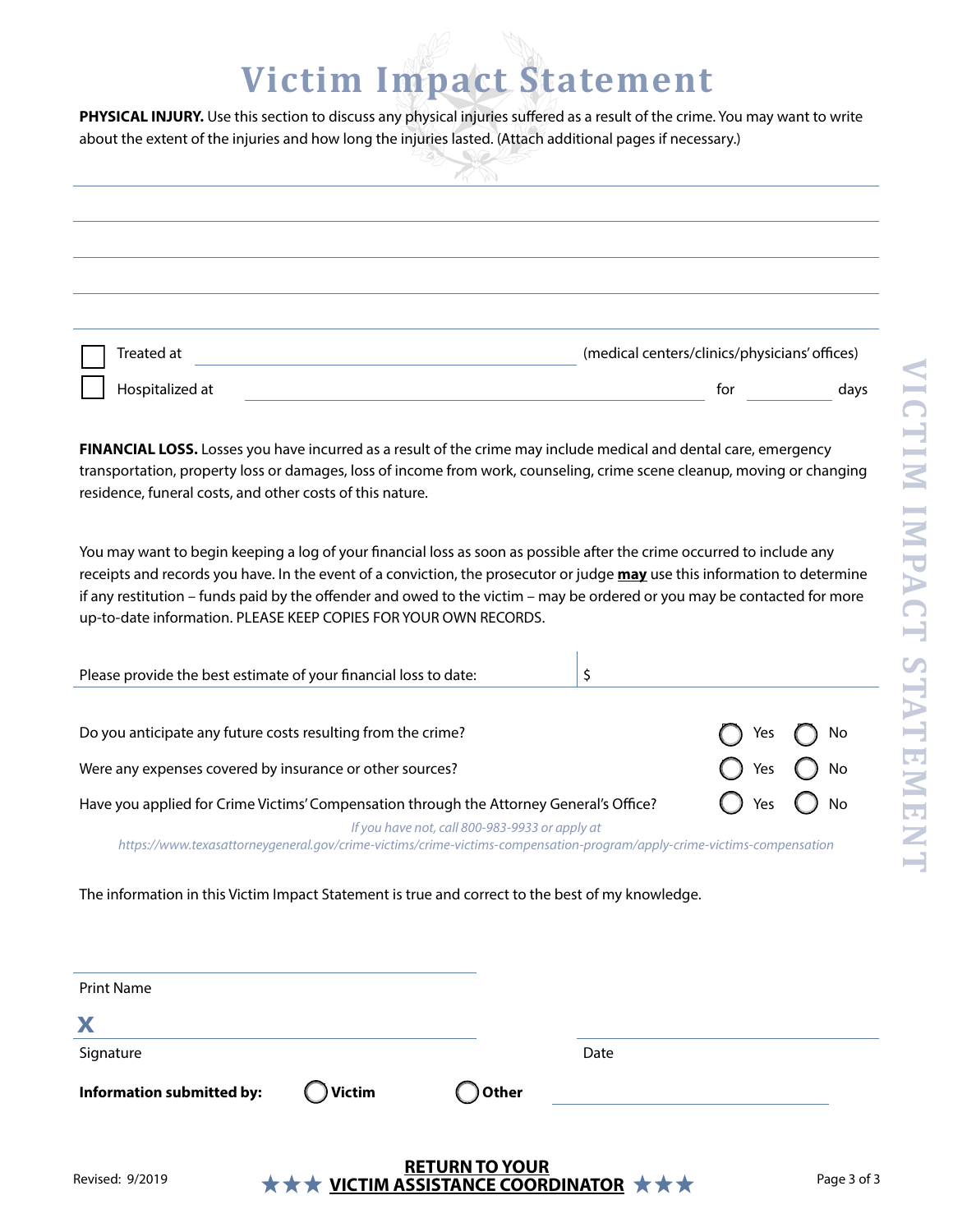## **Victim Impact Statement CRIME VICTIMS' RIGHTS**

### **Texas Code of Criminal Procedure Article 56.01 – DEFINITIONS**

(1) "Close relative of a deceased victim" means a person who was the spouse of a deceased victim at the time of the victim's death or who is a parent or adult brother, sister, or child of the deceased victim.

(2) "Guardian of victim" means a person who is the legal guardian of the victim, whether or not the legal relationship between the guardian and victim exists because of the age of the victim or the physical or mental incompetency of the victim.

(2-a) "Sexual assault" means an ofense under Section 21.02, 21.11 (a) (1), 22.011, or 22.021, Penal Code.

(2-b) "Sexual assault examiner" and "sexual assault nurse examiner" have the meanings assigned by Section 420.003, Government Code.

(3) "Victim" means a person who is the victim of the ofense of sexual assault, kidnapping, aggravated robbery, trafficking of persons, or injury to a child, elderly individual, or disabled individual or who has sufered personal injury or death as a result of the criminal conduct of another.

## **Article 56.02 - CRIME VICTIMS' RIGHTS**

(a) A victim, guardian of a victim, or close relative of a deceased victim is entitled to the following rights within the criminal justice system:

(1) the right to receive from law enforcement agencies adequate protection from harm and threats of harm arising from cooperation with prosecution efforts;

(2) the right to have the magistrate take the safety of the victim or his family into consideration as an element in fxing the amount of bail for the accused;

(3) the right, if requested, to be informed:

(A) by the attorney representing the state of relevant court proceedings, including appellate proceedings, and to be informed if those proceedings have been canceled or rescheduled prior to the event; and

(B) by an appellate court of decisions of the court, after the decisions are entered but before the decisions are made public;

 $(4)$  the right to be informed, when requested, by a peace officer concerning the defendant's right to bail and the procedures in criminal investigations and by the district attorney's office concerning the general procedures in the criminal justice system, including general procedures in guilty plea negotiations and arrangements, restitution, and the appeals and parole process;

(5) the right to provide pertinent information to a probation department conducting a presentencing investigation concerning the impact of the offense on the victim and his family by testimony, written statement, or any other manner prior to any sentencing of the offender;

(6) the right to receive information regarding compensation to victims of crime as provided by Subchapter B, including

information related to the costs that may be compensated under that subchapter and the amount of compensation, eligibility for compensation, and procedures for application for compensation under that subchapter, the payment for a medical examination under Article 56.06 for a victim of a sexual assault, and when requested, to referral to available social service agencies that may offer additional assistance;

(7) the right to be informed, upon request, of parole procedures, to participate in the parole process, to be notifed, if requested, of parole proceedings concerning a defendant in the victim's case, to provide to the Board of Pardons and Paroles for inclusion in the defendant's fle information to be considered by the board prior to the parole of any defendant convicted of any crime subject to this subchapter, and to be notifed, if requested, of the defendant's release;

(8) the right to be provided with a waiting area, separate or secure from other witnesses, including the offender and relatives of the offender, before testifying in any proceeding concerning the offender; if a separate waiting area is not available, other safeguards should be taken to minimize the victim's contact with the offender and the offender's relatives and witnesses, before and during court proceedings;

(9) the right to prompt return of any property of the victim that is held by a law enforcement agency or the attorney for the state as evidence when the property is no longer required for that purpose;

(10) the right to have the attorney for the state notify the employer of the victim, if requested, of the necessity of the victim's cooperation and testimony in a proceeding that may necessitate the absence of the victim from work for good cause;

(11) the right to request victim-ofender mediation coordinated by the victim services division of the Texas Department of Criminal Justice;

(12) the right to be informed of the uses of a victim impact statement and the statement's purpose in the criminal justice system, to complete the victim impact statement, and to have the victim impact statement considered:

(A) by the attorney representing the state and the judge before sentencing or before a plea bargain agreement is accepted; and

(B) by the Board of Pardons and Paroles before an inmate is released on parole;

(13) for a victim of an assault or sexual assault who is younger than 17 years of age or whose case involves family violence, as defned by Section 71.004, Family Code, the right to have the court consider the impact on the victim of a continuance requested by the defendant; if requested by the attorney representing the state or by counsel for the defendant, the court shall state on the record the reason for granting or denying the continuance; and

(14) if the offense is a capital felony, the right to: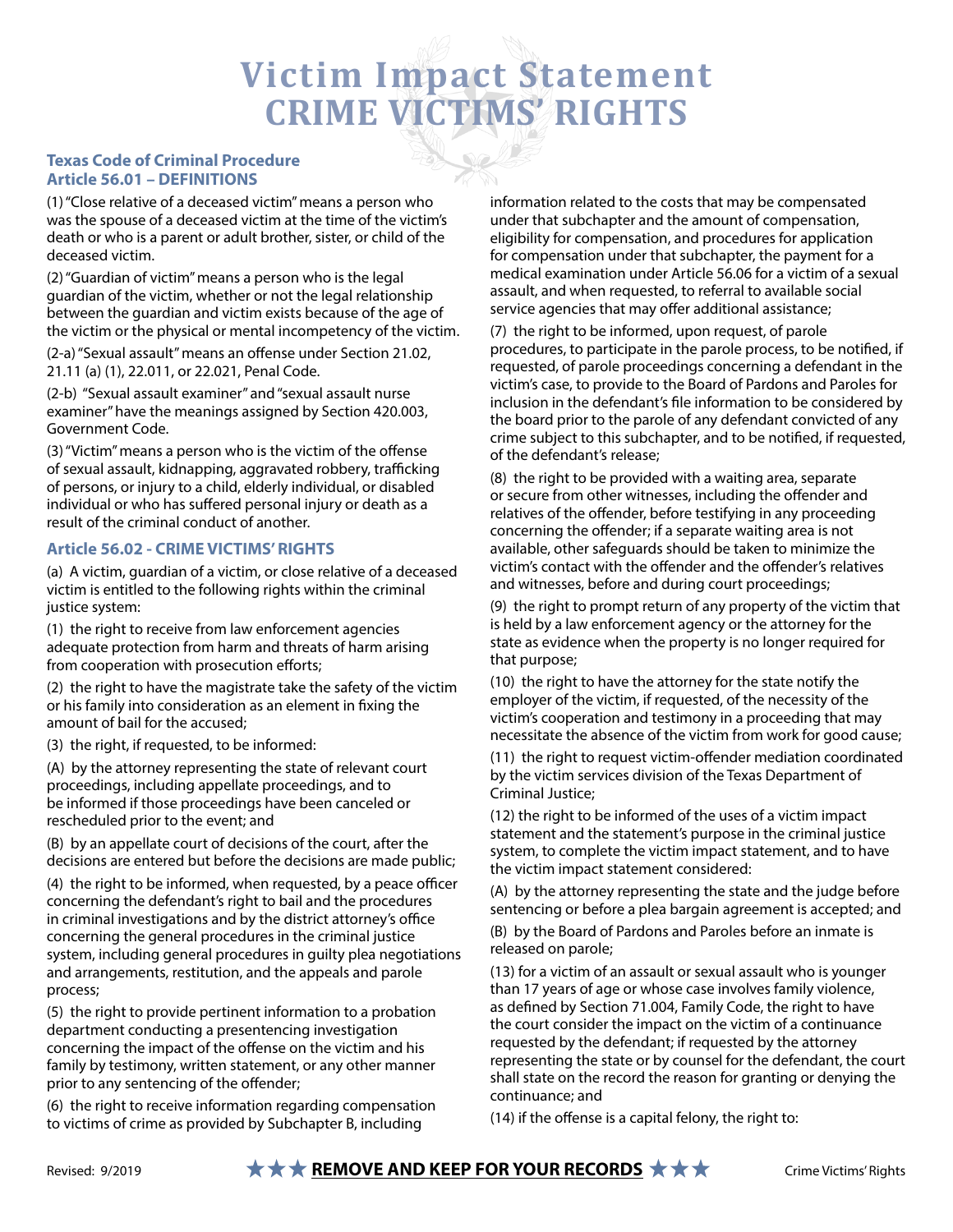(A) receive by mail from the court a written explanation of defense-initiated victim outreach if the court has authorized expenditures for a defense-initiated victim outreach specialist;

(B) not be contacted by the victim outreach specialist unless the victim, guardian, or relative has consented to the contact by providing a written notice to the court; and

(C) designate a victim service provider to receive all communications from a victim outreach specialist acting on behalf of any person.

(b) A victim, guardian of a victim, or close relative of a deceased victim is entitled to the right to be present at all public court proceedings related to the offense, subject to the approval of the judge in the case.

(c) The office of the attorney representing the state, and the sherif, police, and other law enforcement agencies shall ensure to the extent practicable that a victim, guardian of a victim, or close relative of a deceased victim is afforded the rights granted by this article and Article 56.021 and, on request, an explanation of those rights.

(d) A judge, attorney for the state, peace officer, or law enforcement agency is not liable for a failure or inability to provide a right enumerated in this article or Article 56.021. The failure or inability of any person to provide a right or service enumerated in this article or Article 56.021 may not be used by a defendant in a criminal case as a ground for appeal, a ground to set aside the conviction or sentence, or a ground in a habeas corpus petition. A victim, guardian of a victim, or close relative of a deceased victim does not have standing to participate as a party in a criminal proceeding or to contest the disposition of any charge.

#### **Art. 56.021 - RIGHTS OF VICTIM OF SEXUAL ASSAULT OR ABUSE, INDECENT ASSAULT, STALKING, OR TRAFFICKING**

(a) In addition to the rights enumerated in Article 56.02, if the ofense is a sexual assault, the victim, guardian of a victim, or close relative of a deceased victim is entitled to the following rights within the criminal justice system:

(1) if requested, the right to a disclosure of information regarding any evidence that was collected during the investigation of the offense, unless disclosing the information would interfere with the investigation or prosecution of the ofense, in which event the victim, guardian, or relative shall be informed of the estimated date on which that information is expected to be disclosed;

(2) if requested, the right to a disclosure of information regarding the status of any analysis being performed of any evidence that was collected during the investigation of the offense;

(3) if requested, the right to be notifed:

(A) at the time a request is submitted to a crime laboratory to process and analyze any evidence that was collected during the investigation of the offense;

(B) at the time of the submission of a request to compare any biological evidence collected during the investigation of the

ofense with DNA profles maintained in a state or federal DNA database; and

(C) of the results of the comparison described by Paragraph (B), unless disclosing the results would interfere with the investigation or prosecution of the offense, in which event the victim, guardian, or relative shall be informed of the estimated date on which those results are expected to be disclosed;

(4) if requested, the right to counseling regarding acquired immune defciency syndrome (AIDS) and human immunodeficiency virus (HIV) infection;

(5) for the victim of the offense, testing for acquired immune defciency syndrome (AIDS), human immunodefciency virus (HIV) infection, antibodies to HIV, or infection with any other probable causative agent of AIDS; and

(6) to the extent provided by Articles 56.06 and 56.065, for the victim of the offense, the right to a forensic medical examination if, within 120 hours of the offense, the offense is reported to a law enforcement agency or a forensic medical examination is otherwise conducted at a health care facility.

(b) A victim, guardian, or relative who requests to be notifed under Subsection (a)(3) must provide a current address and phone number to the attorney representing the state and the law enforcement agency that is investigating the offense. The victim, guardian, or relative must inform the attorney representing the state and the law enforcement agency of any change in the address or phone number.

(c) A victim, guardian, or relative may designate a person, including an entity that provides services to victims of sexual assault, to receive any notice requested under Subsection (a)(3).

(d) This subsection applies only to a victim of an offense under Section 20A.02, 20A.03, 21.02, 21.11, 22.011, 22.012, 22.021, 42.072, or 43.05, Penal Code. In addition to the rights enumerated in Article 56.02 and, if applicable, Subsection (a) of this article, a victim described by this subsection or a parent or guardian of the victim is entitled to the following rights within the criminal justice system:

(1) the right to request that the attorney representing the state, subject to the Texas Disciplinary Rules of Professional Conduct, fle an application for a protective order under Article 7A.01 on behalf of the victim;

(2) the right to be informed:

(A) that the victim or the victim's parent or guardian, as applicable, may fle an application for a protective order under Article 7A.01;

(B) of the court in which the application for a protective order may be fled; and

(C) that, on request of the victim or the victim's parent or guardian, as applicable, and subject to the Texas Disciplinary Rules of Professional Conduct, the attorney representing the state may fle the application for a protective order;

(3) if the victim or the victim's parent or guardian, as applicable, is present when the defendant is convicted or placed on deferred adjudication community supervision, the right to be given by the court the information described by Subdivision (2)